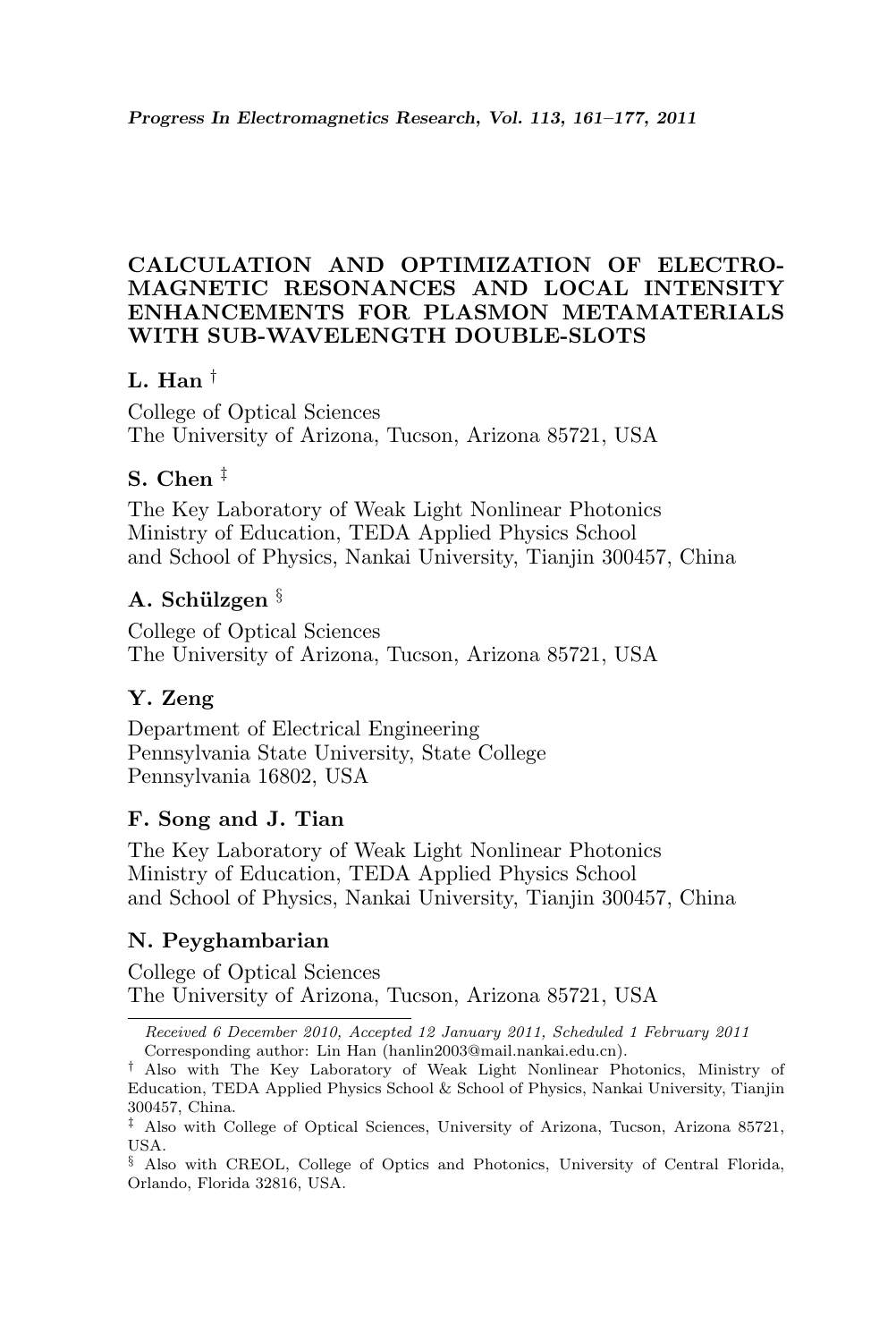Abstract—We propose two metamaterials with sub-wavelength double-slots — single-side double-slot metamaterial and double-side double-slot metamaterial. The dependence of the electromagnetic resonances and local intensity enhancements on the structural parameters is studied by the finite-difference time-domain technique and the finite element method. Results show that the central-arm of a double-slot structure strongly influences frequency and local intensities at both high- and low-frequency resonances. Very strong field localization can be achieved at the high-frequency resonance and its particular distribution can be well controlled by the width of the central-arm. A double-side double-slot structure can be utilized to separately enhance the high-frequency resonance, while suppressing the low-frequency resonance. The simulation results are discussed in terms of plasmon resonances.

#### 1. INTRODUCTION

Electromagnetic (EM) wave propagation in micro- and nano-structured materials has attracted considerable interest in recent years. Photonic crystals (PhCs) and metamaterials (MMs) are the two main classes of artificial optical materials [1]. In a broader sense, the PhCs may be considered as a typical example of a MM. MMs are materials synthesized from small sub-wavelength structures that are designed to strongly influence the propagation characteristic of EM fields. Usually, both feature sizes and periods of MMs are much smaller than the wavelength of light. Because the flexibility of modern nanofabrication techniques enables tailoring of the optical properties of MM, various designs for specific MM unit cells have been proposed [2–5]. The most prominent example is a combination of thin metallic wires and metallic split-ring-resonator  $(SRR)$ , which have the shape of a 'U'  $[6-11]$ . The single- and multilayered metallic single-slit SRR membranes have been fabricated and their optical responses are usually studied by measuring their transmission spectra at normal incidence [12–14].

So far, many anomalous effects and applications of MM were proposed and investigated besides the negative index of refraction [15], such as inverse Snell's law [16], inverse Doppler shift [17], inverse Cerenkov effect [18, 19], perfect lens [20], optical cloaking [21, 22], and optical filter [23, 24] as well as other transformation optical devices [25, 26]. Because of its robust and predictable performance the proposed MM can be applied to tune EM resonances and provide specific local intensity enhancement. Both properties we can be used in application that utilize linear and/or nonlinear plasmon resonances [27, 28]. Application areas include surface enhanced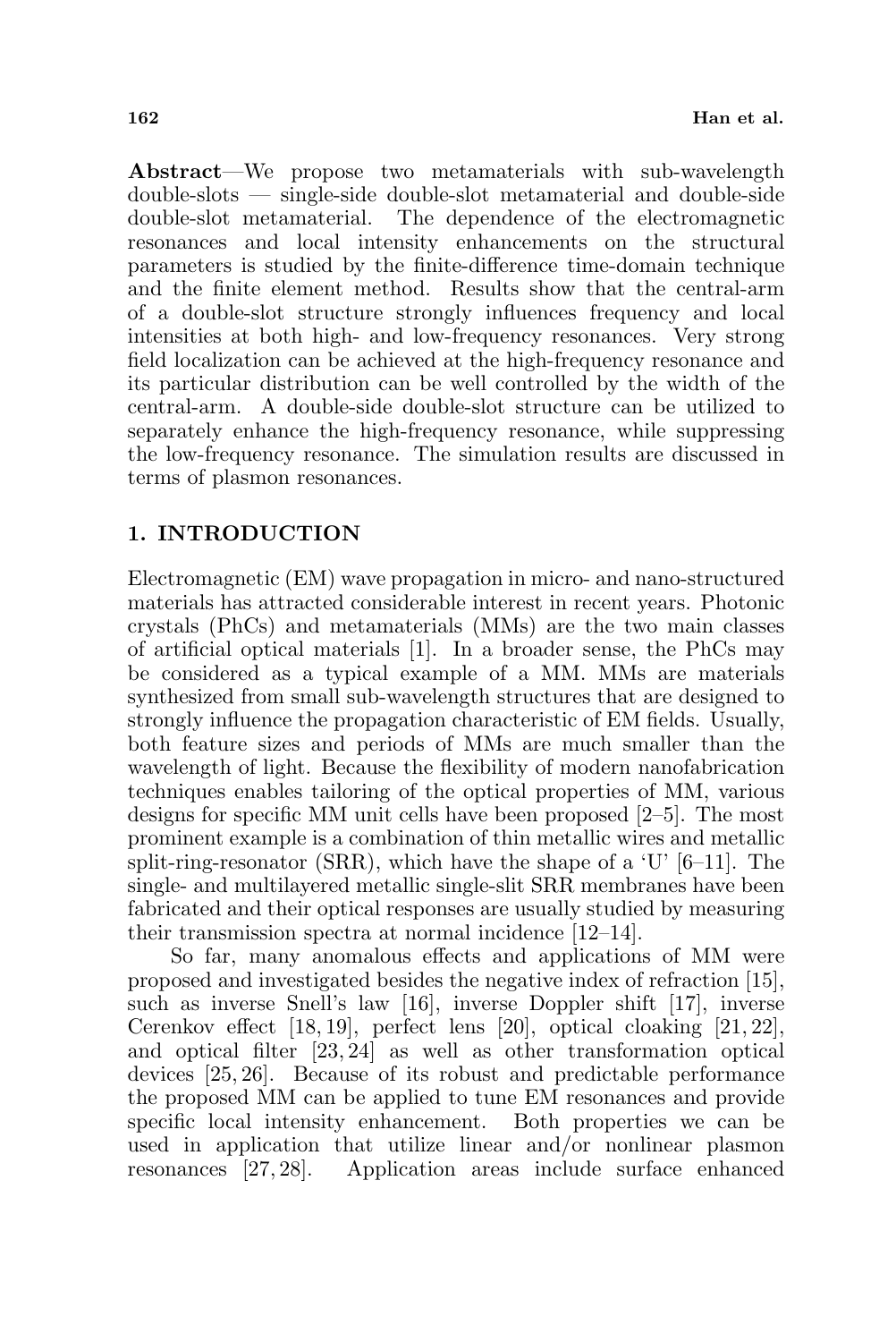Raman scattering (SERS) [29, 30] and stronger second-order harmonic generation [31] which both can benefit from designable and predictable local intensity enhancement achieved by tailoring MM structure and size.

In our work, we design and investigate two MM units containing  $sub-$ wavelength double-slots — single-side double-slot  $(SS-DS)$  MM and double-side double-slot (DS-DS) MM. These two MMs are inspired by the original designs of SRRs and 'U' resonators. The main difference between our MMs and the original SRR designs is the insertion of a middle arm either on one side or on two sides of the MM unit cells. Without adding too much complexity to previously studied SRRs, this modification enables much enhanced control over the optical properties and is utilized to achieve strong local intensity enhancement at tunable resonances. Our major objective is to provide a novel MM design in order to combine simplicity in design and fabrication with flexibility and independent control over the resonant frequencies, the relative resonance strengths, and the distribution of local EM fields. Because of its flexibility and independent control over the properties of individual resonances, our MM designs can be used not only in conventional linear or nonlinear plasmon resonance applications, but can also provide resonances at several wavelengths, quasi-wavelength independent field enhancement or tunable resonances in a wide range of frequencies. All these special properties can be realized by small changes in MM size and variations of one specific design parameter such as the slot depth. The EM resonances and local intensity enhancement of these two MM types are studied by the finite-difference timedomain (FDTD) technique and the finite element method (FEM). Results show that the central-arm of the double-slot structure can not only strongly influence the frequency and distribution of the highfrequency resonance, but also enhance the local intensity of both high and low-frequency resonances. A DS-DS structure can be utilized to separately enhance the high-frequency resonance while suppressing the resonance at lower frequency. Moreover, it can dramatically increase the frequency-shift of the low-frequency resonance by changing the slots' depth. The numerical results are interpreted by the theory of plasmon resonances.

#### 2. STRUCTURE AND SIMULATION

The cross section on  $y-z$  plane of the computational domain consisting of a single unit MM cell is shown in Fig. 1. The glass substrate is first coated with a 6 nm film of indium-tin-oxide (ITO), in order to avoid charging effects of the polymer resist layer during the exposure.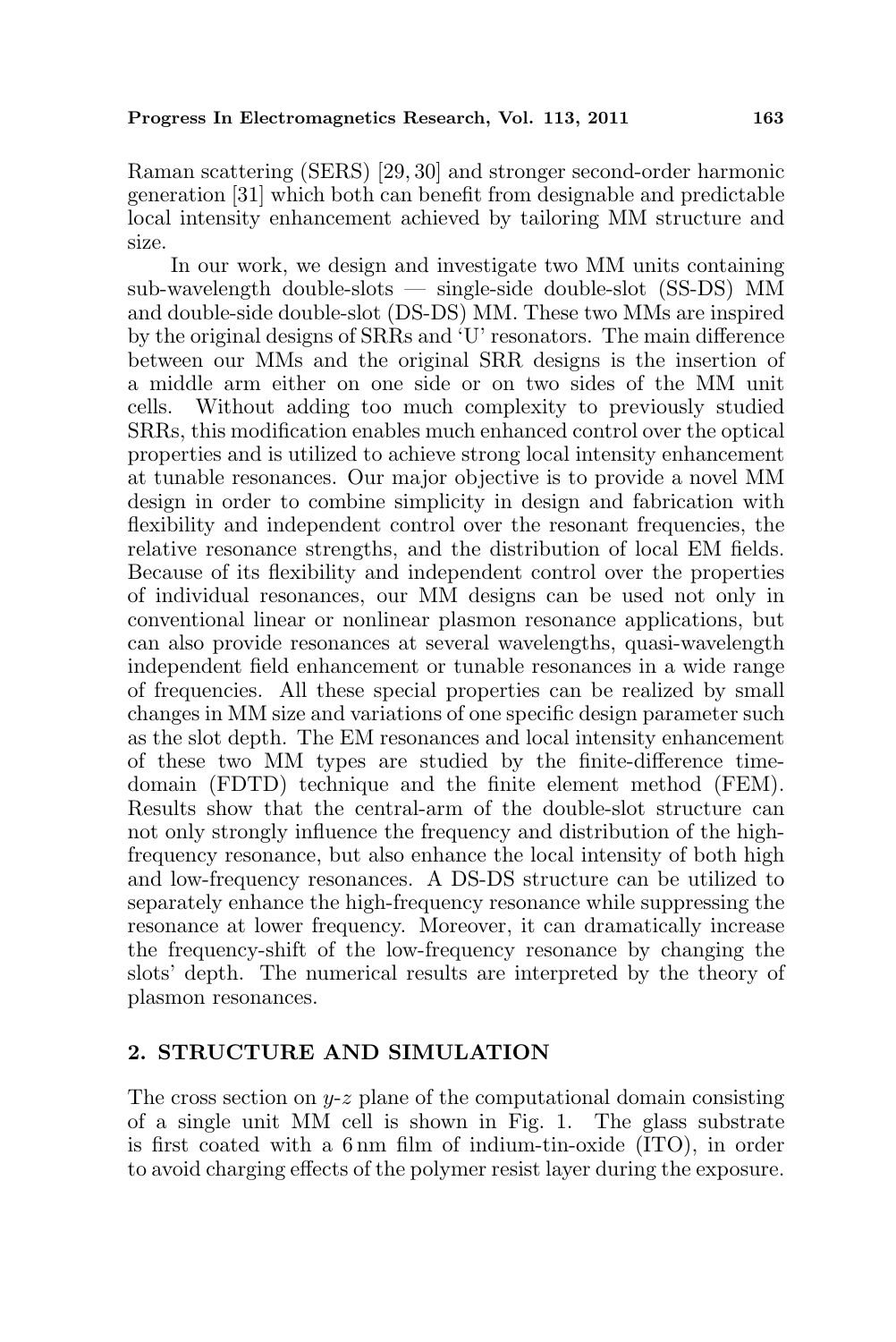

Figure 1. Cross section of the computational domain consisting of a single unit cell of the gold MM.



Figure 2. Landscape of (a) SS-DS MM and (b) DS-DS gold structures. The unit of the geometrical parameters is nanometer.

Afterwards, the gold structures are fabricated on top of the ITO. Fig. 2 gives the landscape of the SS-DS and DS-DS gold structures. The parameters  $w_{slot}$  and  $h_{slot}$  denote the width and depth of the sub-wavelength slots. The width of the side-arm and central-arm are  $w_{side}$  and  $w_{cent}$ , respectively. The thickness of MM gold structure is denoted by 't', which is fixed at  $12 \,\mathrm{nm}$ . To determine the local intensity enhancement, we set several monitoring points with positions indicated by red dots in Fig. 2. All of these monitoring positions are located at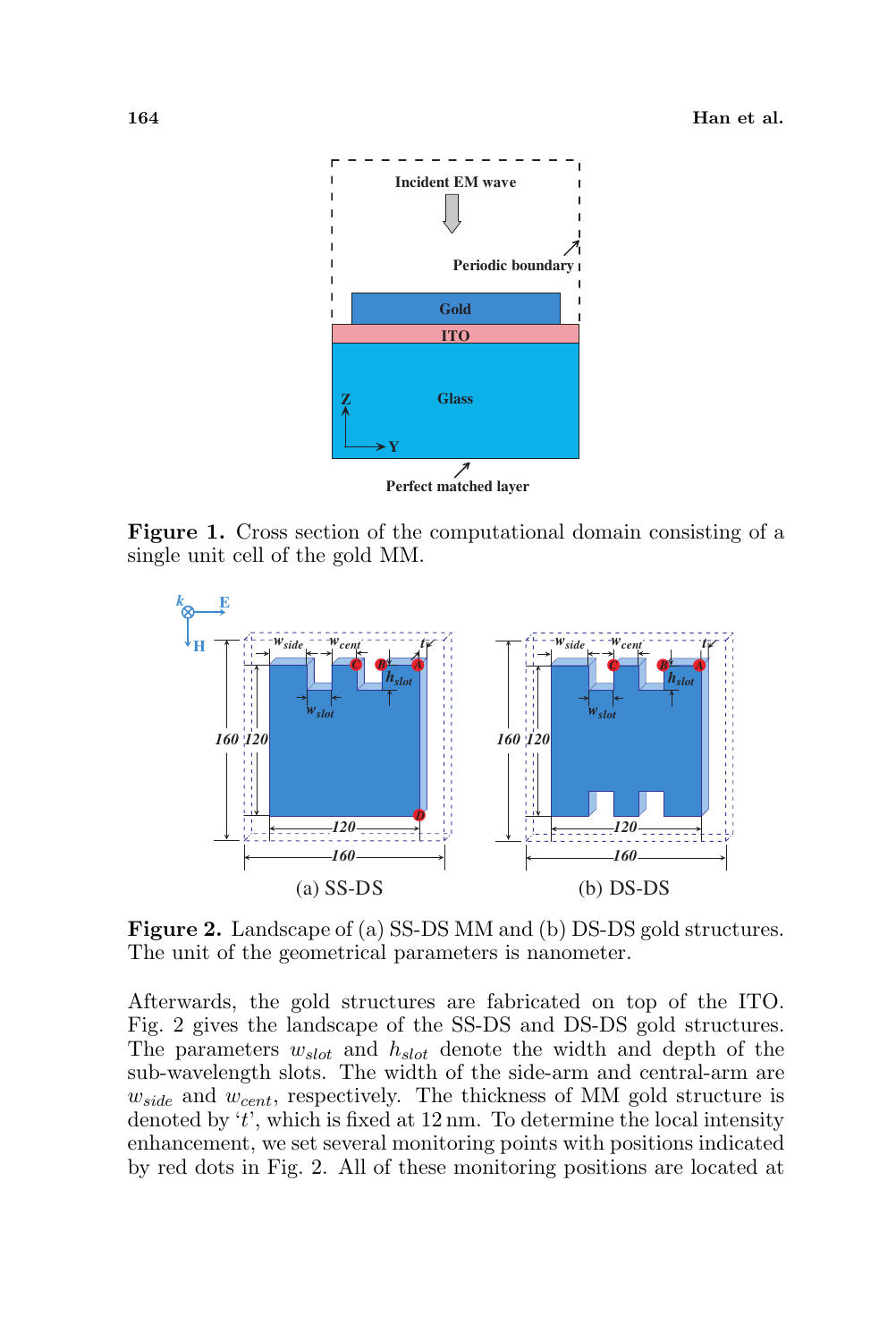the top surface of the MM structure.

The EM resonant properties and local intensity enhancement of MM are studied by three-dimensional FDTD method. The total simulation volume is  $160 \times 160 \times 400 \text{ nm}^3$ , and the spatial mesh size is fixed at  $2 \times 2 \times 2$  nm<sup>3</sup>. The incident wave linearly polarized along the y-axis is generated by a total field/scattering field technique. Perfectly matched layers (PML) [32] are used at the top and bottom of the simulation domain to completely absorb waves leaving the simulation domain in the direction of propagation. Periodic boundary conditions are used in  $x$  and  $y$  direction. To confirm the results of the FDTD method, the electric energy density is simulated by FEM using the COMSOL Multiphysics. These two methods were crosschecked to verify their accuracy, which turn out to be consistent with each other. The thickness of the glass layer is assumed to be infinite. The permittivity of the ITO layer (glass substrate) is taken as 3.8 (2.25). For the permittivity of gold, we assume the wavelength dependence according to the Drude model [32], with the relative permittivity at infinite frequency of  $\varepsilon_{\infty} = 9.0$ , a plasma frequency of  $\omega_p = 1.3166 \times 10^{16} \text{ s}^{-1}$ , and a collision frequency of  $\omega_c = 1.3464 \times 10^{14} \,\mathrm{s}^{-1}$  [33].

### 3. RESULTS AND DISCUSSION

### 3.1. MM with SS-DS Gold Structure

First, we investigate the MM based on a SS-DS gold structure as shown in Fig. 2(a). Fig. 3(a) gives the transmission spectra of SS-DS MMs with different central-arm widths  $(w_{cent})$  and accordingly changed sidearm widths  $(w_{side})$  on both sides to keep the slot width and the overall width of the structure constant.

There are three apparent resonances in the near-infrared (NIR) region. The first resonance is excited at  $\bar{\nu} \approx 8,900 \,\mathrm{cm}^{-1}$ . . In electrical engineering terms, this resonance corresponds to the socalled LC-resonance, where oscillating charges in the entire structure are excited due to the coupling between the two side-arms and the gap [6–8]. However, previous research has proven that the concept of localized surface plasmon polaritons, coupled excitations of light and electrons at a metal surface, provides a more adequate description of the physical situation considered here, where electro-magnetic fields interact with electrons confined to metal structures of sub-wavelength dimensions [34, 35]. From this point of view, the first resonance corresponds to the fundamental mode plasmon resonance. This resonance is characterized by a charge oscillation along the entire wire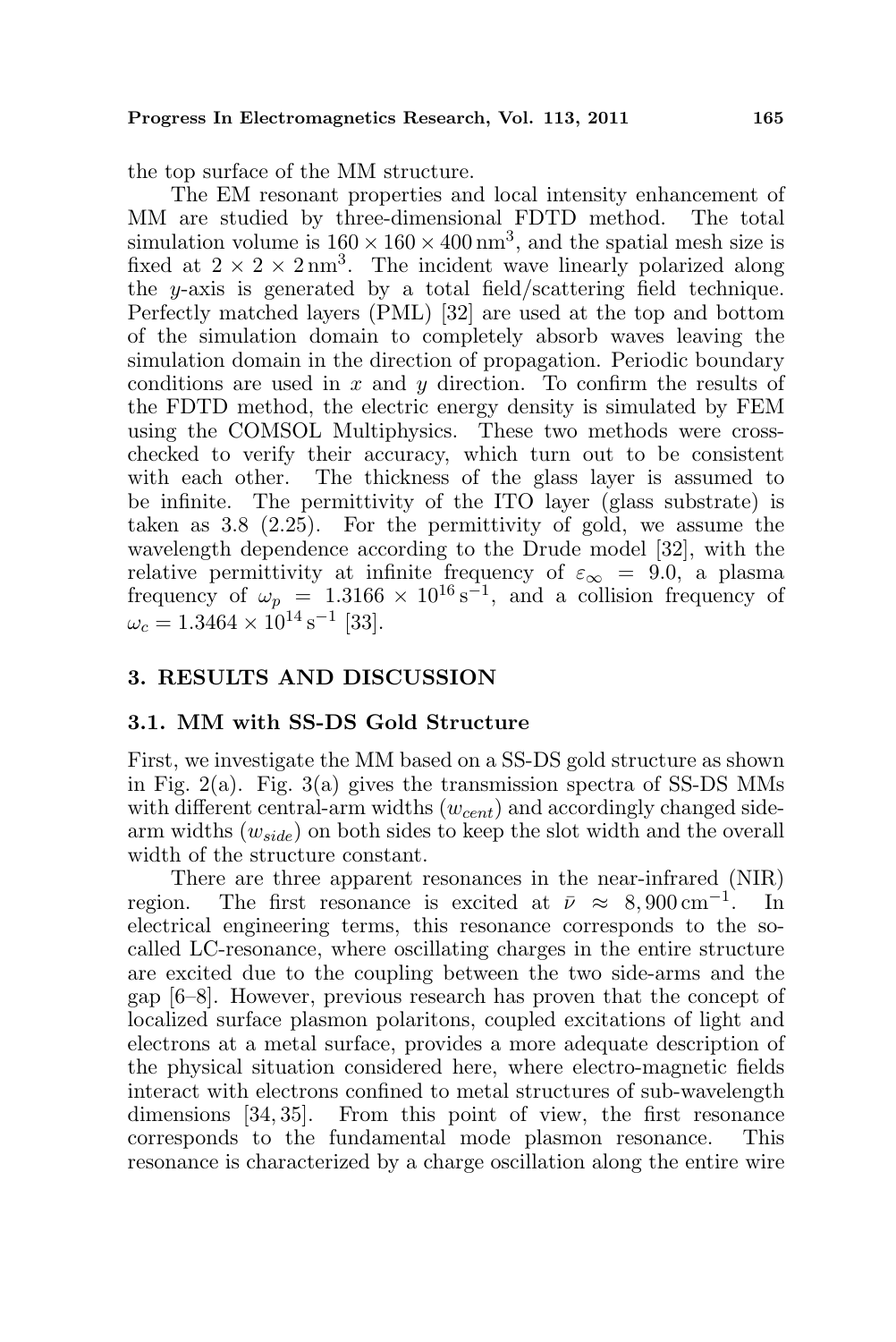

Figure 3. Transmission spectra of (a) SS-DS MM and (b) DS-DS MM for different widths of the central-arm  $(w_{cent})$ .

of the 'U' structure, which is named as U-circuit for short. In SS-DS MM, the U-circuit consists of the bottom-line and the two side-arms, but doesn't include the central-arm. The results shown in Fig.  $3(a)$ also prove that a variation of  $w_{cent}$  has little influence on this first resonance.

The second and third resonances are observed around the frequency of  $\bar{\nu} = 11,000 \,\mathrm{cm}^{-1}$  and  $\bar{\nu} = 14,000 \,\mathrm{cm}^{-1}$ , respectively. They are unambiguously related to plasmon polaritons parallel to the E-field polarization (along the y-axis). As all plasmon resonances of structures with small dimensions as considered here, their resonance frequencies depend on the ratio between the wire width and the wire thickness [35]. In SS-DS MM, the second plasmon resonance frequency depends mainly on this ratio measured along the bottom line, while the third plasmon resonance frequency is related to this width to thickness ratio along the vertical arms or along the central-arm for large  $w_{cent}$ . Therefore, the resonant frequency of the third resonance will decrease with increasing  $w_{cent}$ , while the second resonance frequency doesn't vary because of the unchanged bottom line.

To highlight the spatial distribution of local E-field and further analyze the mechanisms of these resonances, Fig. 4(a) gives the local intensity enhancement of SS-DS MM for different monitor points. First of all, the local intensity enhancement of the first resonance  $(\bar{\nu} \approx 8,900 \,\mathrm{cm}^{-1})$  mainly distributes on the side-arms (with monitors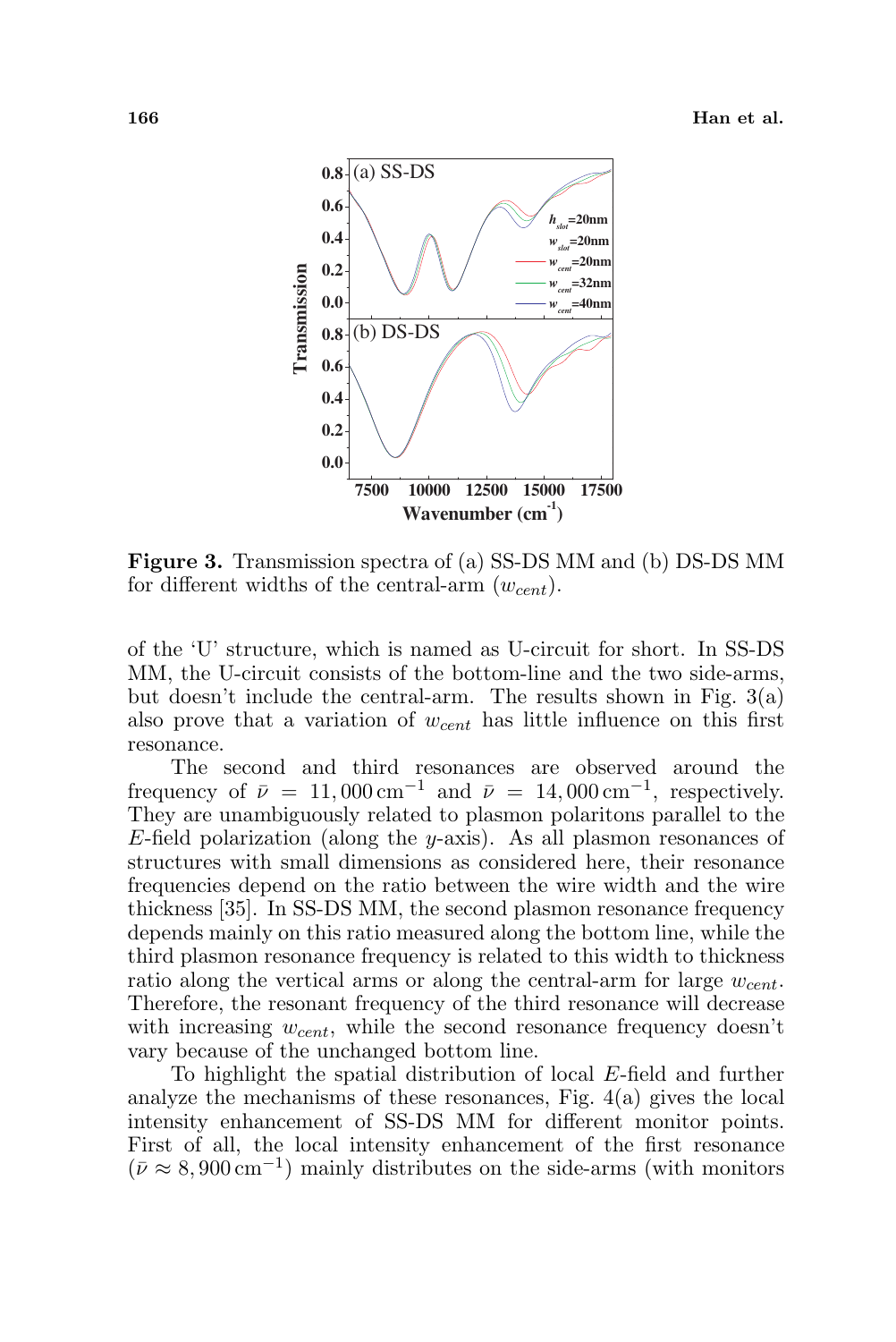

Figure 4. (a) Local intensity enhancement of the SS-DS MM for different monitor positions (see Fig.  $2(a)$  for monitor locations). (b) The electric energy density (by colour) and the electric displacement (by arrow) of the SS-DS MM for the three plasmon resonances at  $w_{cent}$  $= 20 \,\mathrm{nm}$ ,  $32 \,\mathrm{nm}$  and  $40 \,\mathrm{nm}$ , respectively. The results are normalized relative to the incident E-field. The indicative yellow arrows are added to mark the dominant direction of the electric displacement.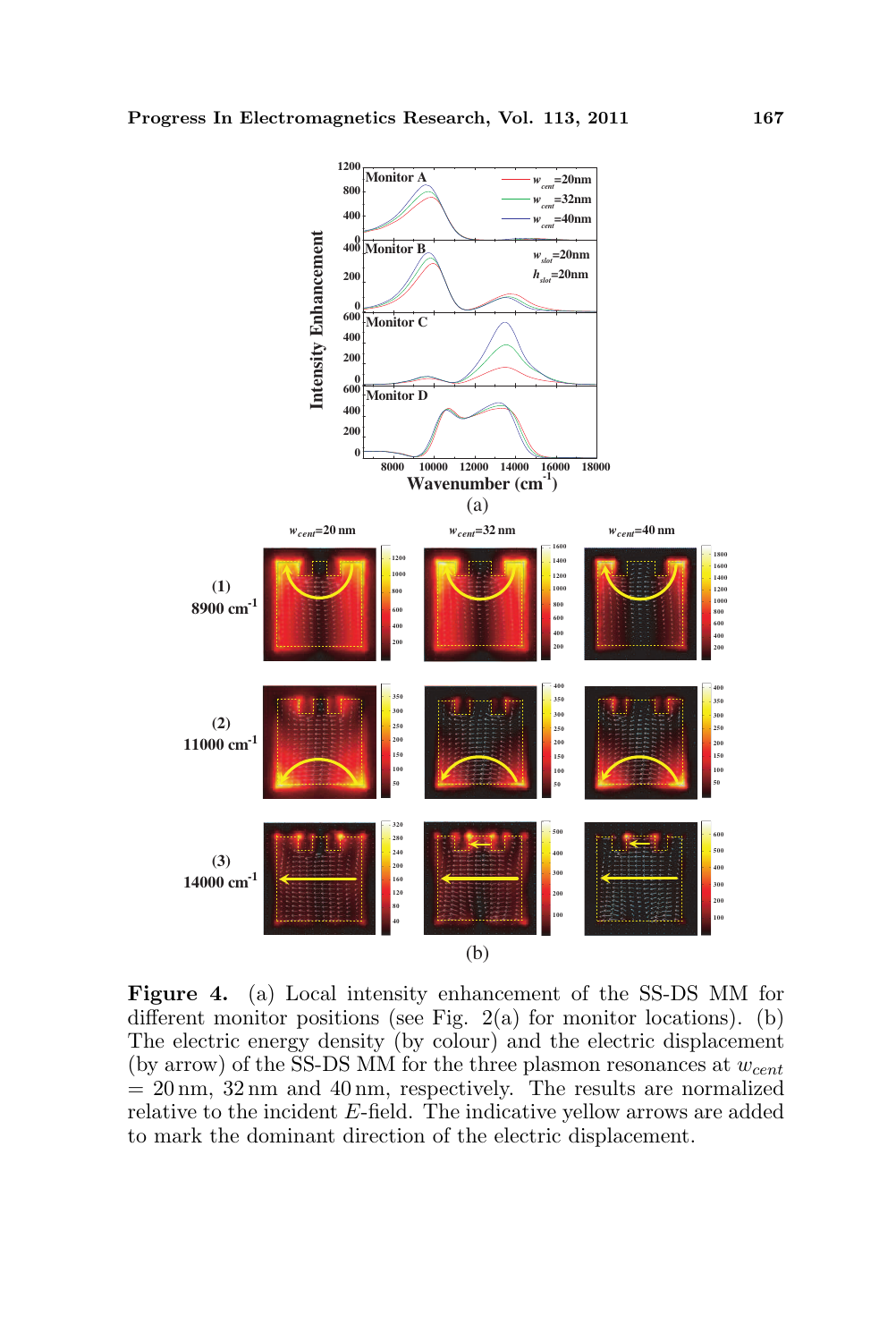A and B), which are the tips of the U-circuit. With increasing of  $w_{cent}$  and decreasing of  $w_{side}$  simultaneously, this enhancement will be improved as the result of increasing of the current density in side-arms. Secondly, the local intensity enhancement of the second resonance  $(\bar{\nu} \approx 11,000 \,\mathrm{cm}^{-1})$  is mainly distributed around monitor D and has minors change, which is decided by the depolarization E-field in bottom line. Finally, the local intensity enhancement of the third resonance ( $\bar{\nu} \approx 14,000 \,\mathrm{cm}^{-1}$ ) increases at monitor C, while decreases at monitor B at the same time. Therefore, we can conclude that the third resonance should be excited by three vertical arms, but the resonance in the central-arm is stronger than that of side-arms. As  $w_{cent}$  increases, the local intensity enhancement of the third resonance is extracted from side-arms (monitor B) to the central-arm (monitor C) and enhanced at the same time.

To gain more inside about the under laying physics, we calculate the distribution of the electric energy density (by colour) and the electric displacement (by arrow) for different resonances by FEM (as shown in Fig.  $4(b)$ , where the central slot width  $w_{cent}$  has been chosen as 20 nm, 32 nm and 40 nm, respectively. Indicative yellow arrows are added to highlight the dominant direction of the electric displacement. We can see that the results obtained by FDTD and FEM agree very well with each other. The electric energy density at the first resonance  $(\bar{\nu} \approx 8,900 \,\mathrm{cm}^{-1})$  is concentrated along the two side-arms and this concentration is enhanced with increasing  $w_{cent}$ . The distribution of electric displacement also shows that the polarization charge is mainly distributed along the side-arms. For the second resonance ( $\bar{\nu} \approx$ 11, 000 cm−<sup>1</sup> ), the electric energy density is mainly concentrated at the bottom corners. Most of the electric displacement arrows point from one bottom corner to the other bottom corner, which is emphasized by the wide yellow arrows included in Fig. 4(b). The field at the third resonance ( $\bar{\nu} \approx 14,000 \,\mathrm{cm}^{-1}$ ) is very strongly localized at the corners of the slots. Interestingly, with increasing  $w_{cent}$  the intensity maxima move from the side-arm corners to the central-arm corners. This is accompanied by a further increase of the local field intensity. These very different field distributions also indicate that inserting the centralarm and changing its width can be utilized to tune the high-frequency plasmon resonance almost independently. The electric displacement direction at the third resonance is not as pronounced as at the other two resonances. Here, it's the charges are mainly distributes on the two sides of the MM and the electric displacement direction points basically from on side to the other parallel to the bottom line. Increasing  $w_{cent}$ , the electric displacement within the central-arm becomes more aligned with the overall displacement direction.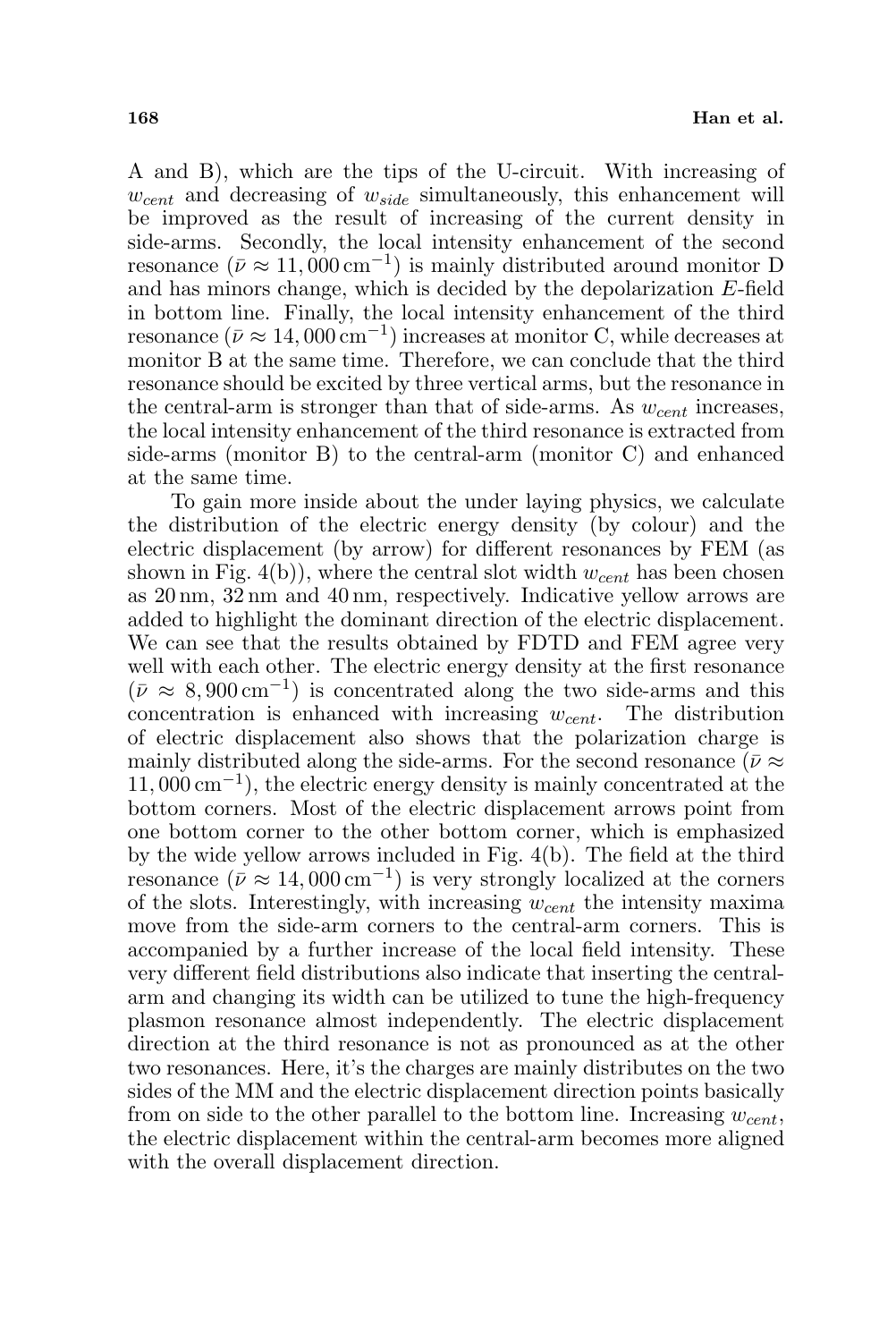|       | Periodic size       | Plasmon frequency         |                            |                            |
|-------|---------------------|---------------------------|----------------------------|----------------------------|
|       |                     | 1st                       | 2 <sub>nd</sub>            | 3rd                        |
| SS-DS | $150 \,\mathrm{nm}$ | $8743 \,\mathrm{cm}^{-1}$ | $10780 \,\mathrm{cm}^{-1}$ | $14506 \,\mathrm{cm}^{-1}$ |
|       | $160 \,\mathrm{nm}$ | $8924 \text{ cm}^{-1}$    | $11045 \,\mathrm{cm}^{-1}$ | $14518 \,\mathrm{cm}^{-1}$ |
|       | $170 \,\mathrm{nm}$ | $9002 \,\mathrm{cm}^{-1}$ | $11158 \,\mathrm{cm}^{-1}$ | $14510 \,\mathrm{cm}^{-1}$ |
| DS-DS | $150 \,\mathrm{nm}$ | $8436 \,\mathrm{cm}^{-1}$ |                            | $14312 \,\mathrm{cm}^{-1}$ |
|       | $160 \,\mathrm{nm}$ | $8554 \,\mathrm{cm}^{-1}$ |                            | $14314 \,\mathrm{cm}^{-1}$ |
|       | $170 \,\mathrm{nm}$ | $8605 \,\mathrm{cm}^{-1}$ |                            | $14293 \,\mathrm{cm}^{-1}$ |

Table 1. Plasmon frequency of each resonance of SS-DS MM and DS-DS MM for various MM periodicities.

To clarify the interactions between different SS-DS units within the MM, i.e., to understand the influence of the neighborhood on the resonances of individual MM units, transmission spectra of SS-DS MMs with varying spacing periods have been calculated. The positions of every resonance for different periods are given in Table 1. From these data, we can see that the space between two adjacent units will only slightly influence the frequency of the resonances. For larger periods the frequencies of the first and second resonances increase for larger periods, which can be explained by the reduced interaction of two neighboring MM units parallel to the E-field (polarization along  $y$ axis) [36]. For the third resonance, whose contribution part is the central-arm, the resonance frequency is basically independent of the periodicity, which might be explained by a shielding effect of the two side-arms that prevents interaction between the MM units.

#### 3.2. MM with DS-DS Gold Structure

To increase the flexibility regarding resonance wavelengths of the MM, we designed gold units that consist of double-slots on two opposite sides, as shown in Fig. 2(b). The transmission spectra of DS-DS MM for different  $w_{cent}$  are given in Fig. 3(b), and there are obvious differences comparing with that of SS-DS MM.

Firstly, the second resonance  $(\bar{\nu} \approx 11,000 \,\mathrm{cm}^{-1})$  disappears in DS-DS MM because the bottom line is discontinued due to the slots and the induction current is interrupted. Secondly, because the number of vertical arms is doubled, the third resonance  $(\bar{\nu} \approx 14,000 \,\mathrm{cm}^{-1})$  of DS-DS MM is much stronger than that of SS-DS MM, while the frequencies of the third resonance in SS-DS and DS-DS MMs with the same  $w_{cent}$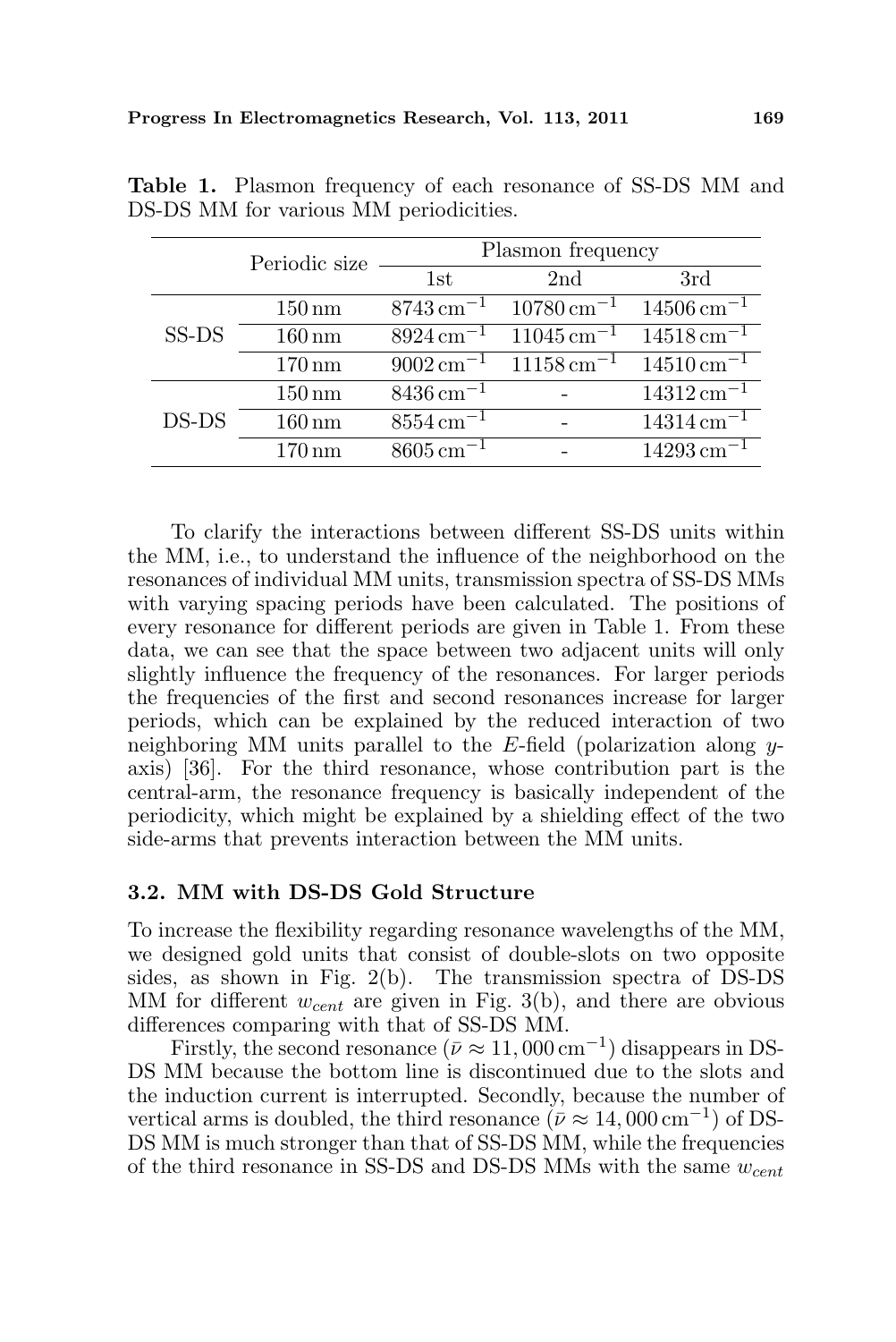are almost identical. Finally, the fundamental mode resonance of DS-DS MM is around  $\bar{\nu} \approx 8,500 \,\mathrm{cm}^{-1}$ , which is about  $400 \,\mathrm{cm}^{-1}$  lower than that of the SS-DS MM. In DS-DS MM, there are basically two Ucircuits that are not separate, but couple with each other. As a result, the effective oscillation length of the fundamental mode resonance is increased and the resonance shifts to a lower frequency. However, the oscillation length of the U-circuits and any coupling effect will not be influenced by changes in  $w_{cent}$ , so that the fundamental mode resonance does not shift with changing  $w_{cent}$ .

To analyze the bulk properties of the proposed MM, the effective permittivity  $\varepsilon$  and refractive index n of the SS-DS and the DS-DS were calculated from the complex transmission and reflection coefficients through a single MM layer using the procedure described in Reference [37]. The peaks of the real part of the effective permittivity (Figs. 5(a) and (c)) correspond to the plasmonic resonances, i.e., the transmission minima in Fig. 3. As shown in Figs. 5(b) and (d), negative refractive indices appear at wavenumbers just below



**Figure 5.** Extracted effective permittivity  $\varepsilon$  ((a) and (c)) and refractive index n ((b) and (d)) of the SS-DS and DS-DS.  $h_{slot} = 20 \text{ nm}$ ,  $w_{slot} = 20 \,\text{nm}$ , and  $w_{cent} = 20 \,\text{nm}$ , respectively.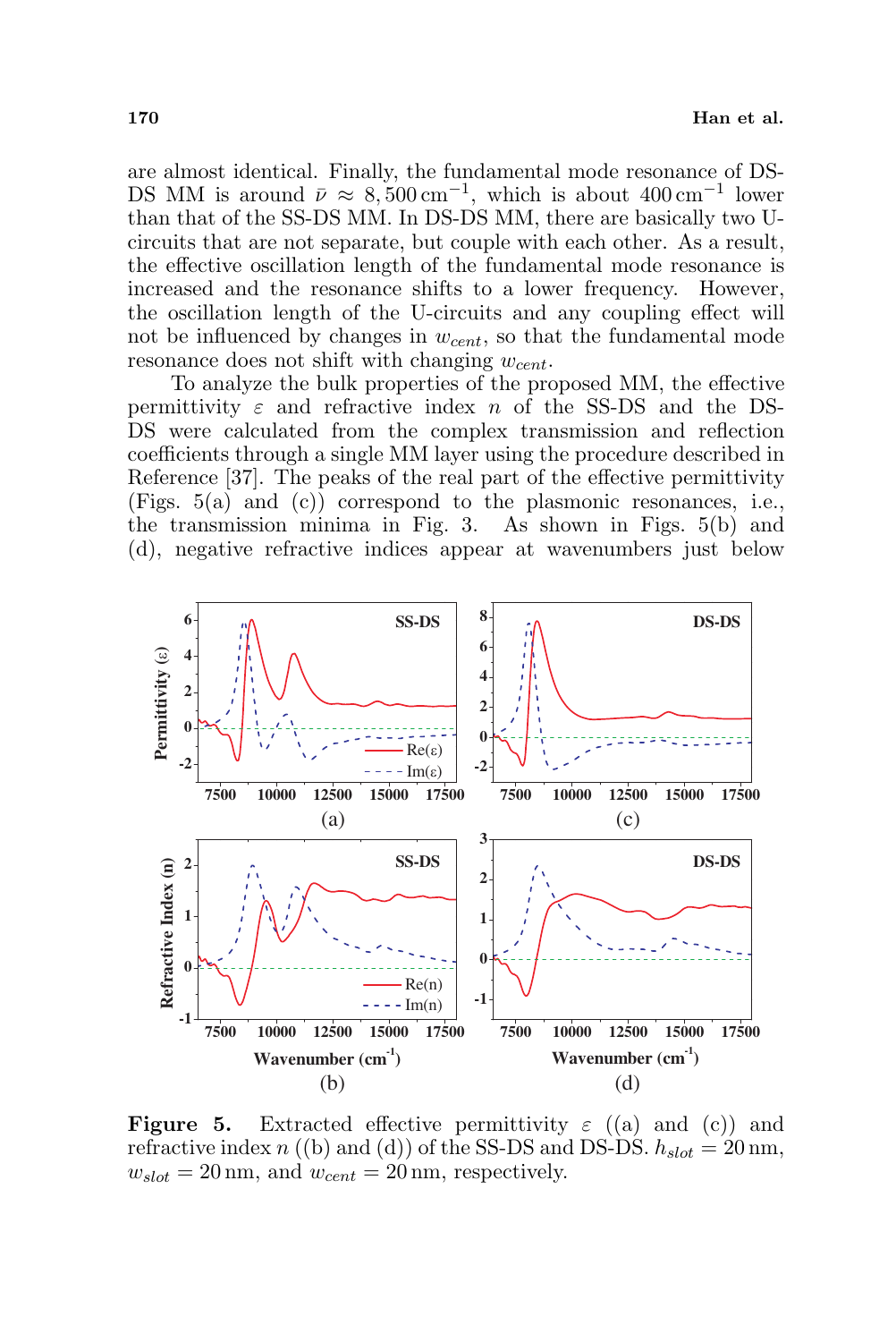

Figure 6. Transmission spectra of (a) SS-DS and (b) DS-DS MMs for different slot depths  $(h_{slot})$ .



Figure 7. Wavenumber of the first resonance for DS-DS MM and SS-DS MM as the function of  $h_{slot}$ .

the first resonances, which are caused by the respective LC electrical resonances.

To investigate the influence of the double-side slot structure, Fig. 6 shows the transmission spectra of the SS-DS and DS-DS MMs for the different depths of the slot  $(h_{slot})$ . Results show that only the first resonance both in SS-DS and DS-DS MMs is strongly affected and has a clear shift. Fig. 7 gives the frequency shift of the first resonance for DS-DS and SS-DS MMs as the function of  $h_{slot}$ . We can conclude that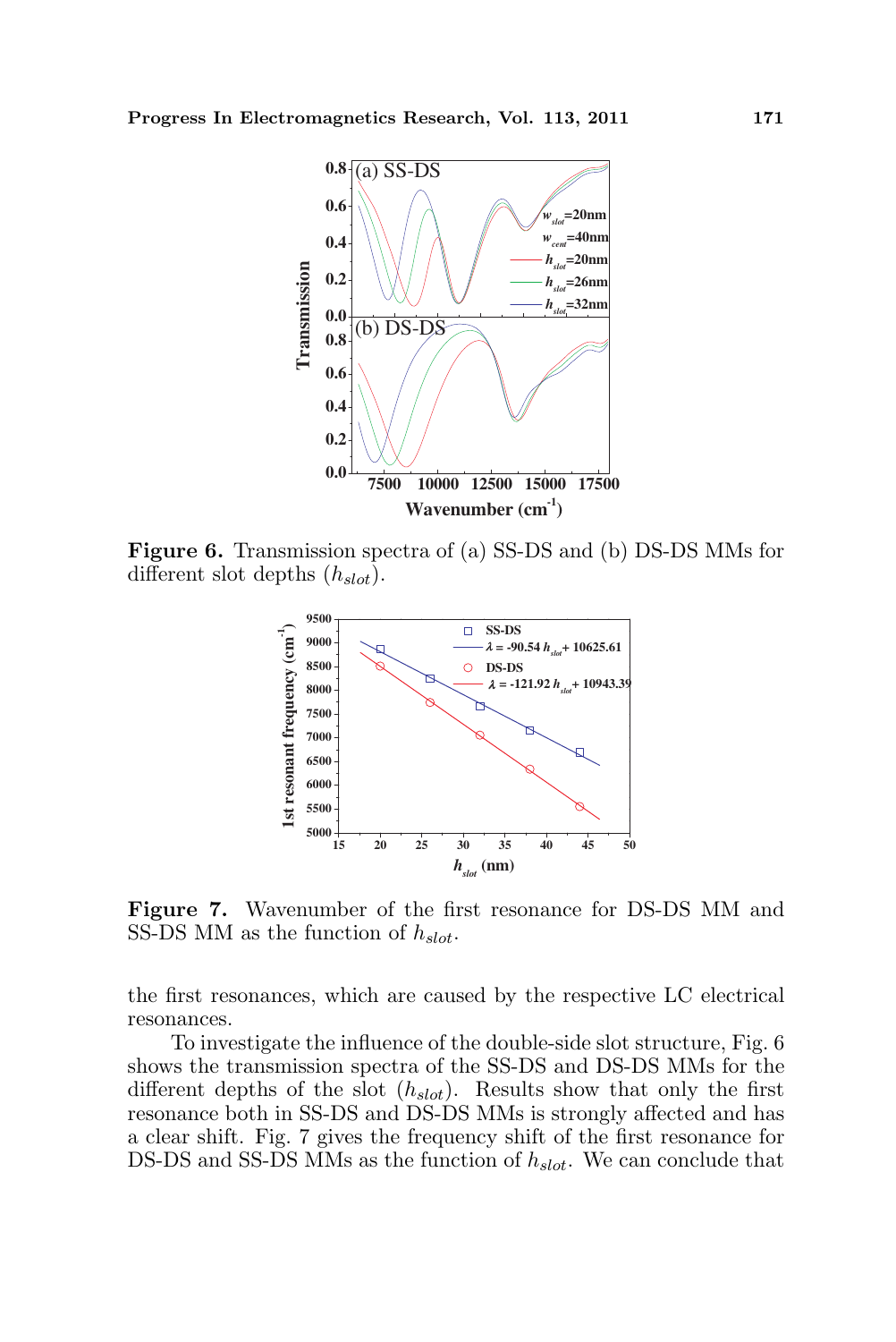the frequency shift of the first resonance for SS-DS and DS-DS MMs can be approximated by a linear dependence. The slope of DS-DS is steeper than that of SS-DS MM, i.e., the red-shift of DS-DS MM is faster than that of SS-DS MM. As the oscillation length of the Ucircuit is increased with increasing  $h_{slot}$ , the first resonance will shift to lower frequencies. For DS-DS MM, the oscillation length of each single U-circuit and the coupling effect between the two circuits can be increased and enhanced by increasing  $h_{slot}$ , respectively. Therefore, the red-shift of the first resonance in DS-DS MM is faster than that in SS-DS MM. This result also confirms our statement about the coupling effect between two circuits in DS-DS MM. In addition,  $h_{slot}$  does not affect the other resonances because the oscillation distance of the free electrons in the E-field polarization direction is not influenced. That is, the fundamental mode resonance can be independently tuned by changing  $h_{slot}$ .

Figure 8(a) shows the local intensity enhancement of the DS-DS MM at different monitor positions. Similar to Fig. 4(b) for the SS-DS MM, Fig. 8(b) gives the distribution of the electric energy density (by colour) and the electric displacement (by arrow) in the DS-DS MM at the two plasmon resonances obtained by FEM. The local intensity enhancements at  $\bar{\nu} \approx 8.500 \,\mathrm{cm}^{-1}$  and  $\bar{\nu} \approx 14.000 \,\mathrm{cm}^{-1}$  are detected at the monitor positions A, B and B, C, respectively. With increasing central arm width  $w_{cent}$  in the DS-DS MM, the local intensity maxima at the resonance around  $\bar{\nu} = 14,000 \,\mathrm{cm}^{-1}$  also move from sidearm corners to the central-arm corners as observed for the SS-DS MM. Meanwhile, the achievable local intensity enhancements at both resonances ( $\bar{\nu} \approx 8,500 \,\mathrm{cm}^{-1}, \bar{\nu} \approx 14,000 \,\mathrm{cm}^{-1}$  are increasing for larger  $w_{cent}$ . However, the local intensity enhancement at  $\bar{\nu} \approx 8,500 \,\mathrm{cm}^{-1}$ is a little bit lower than that of SS-DS MM because of the doubled number of U-circuits and the decreasing of the current density in each U-circuit. The distributions of the electric energy in the DS-DS MM are somewhat similar to those of SS-DS MM with strong concentrations in the corners and along the side arms at the first resonance  $(\bar{\nu} \approx 8,500 \,\mathrm{cm}^{-1})$ . The electric displacement calculated at the second resonance  $(\bar{\nu} = 14,000 \,\mathrm{cm}^{-1})$  very much resembles the behavior at the third resonance of the SS-DM shown in Fig. 4(b).

Changes of the resonance frequencies caused by the interaction between neighboring DS-DS MM units are also given in Table 1. As in the SS-DS MM case, the frequency of the first resonance is increased at larger periods, i.e., larger spacing between individual MM units, while the plasmon frequency of the third resonance changes little. The reason for these phenomena is the same as in the SS-DS MM case.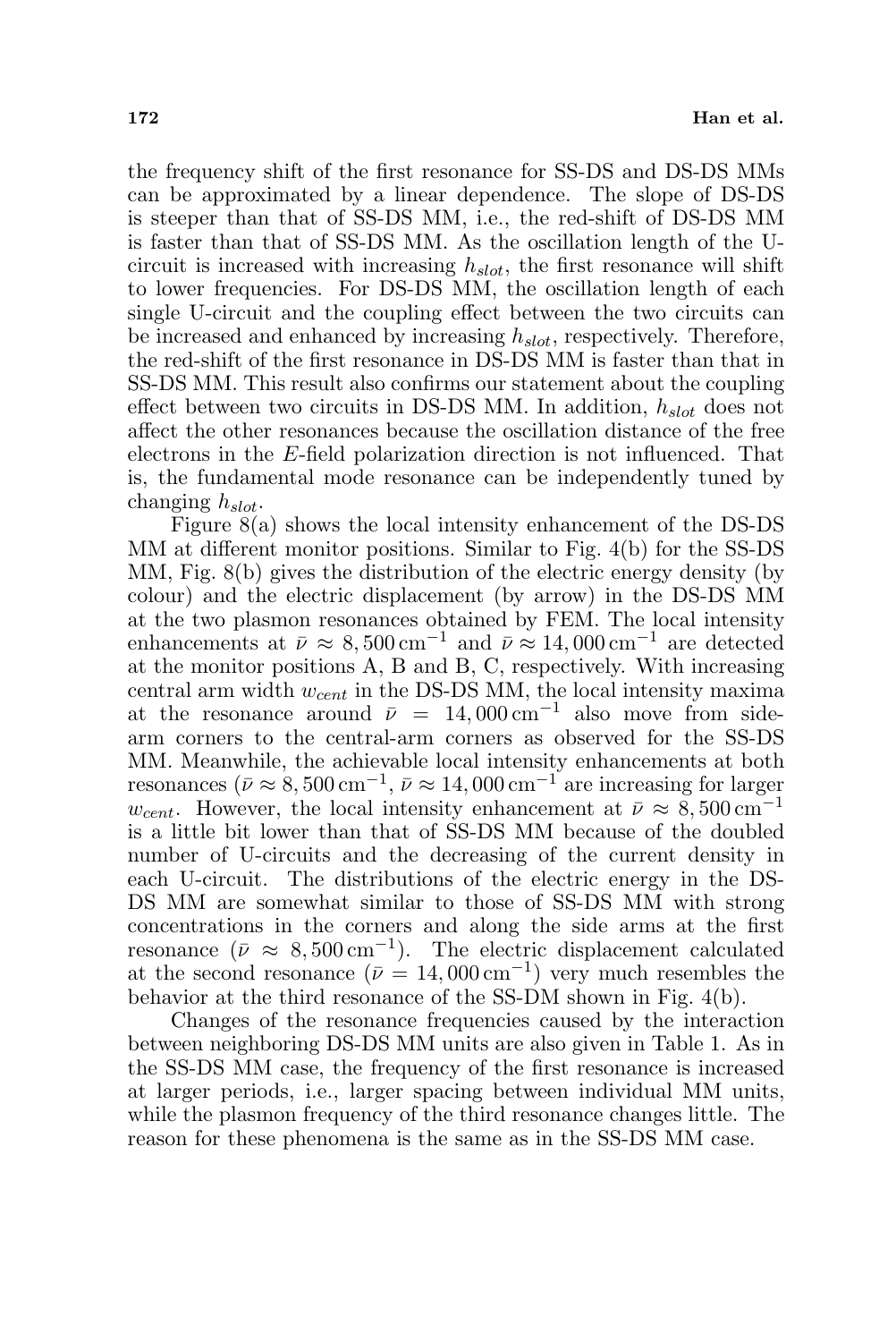

Figure 8. (a) Local intensity enhancement of the DS-DS MM for different monitor positions (see Fig. 2(b) for monitor locations). (b) The electric energy density of the DS-DS MM for the two plasmon resonances when  $w_{cent} = 20 \text{ nm}$ , 32 nm and 40 nm, respectively. The results are normalized relative to the incident E-field.

#### 4. CONCLUSIONS

In this paper, we propose two unit cells for MM that contains subwavelength double-slots and exhibit strong EM resonances in the NIR region. Using the FDTD and FEM methods, we demonstrate predictably the tunability of the EM resonances through structural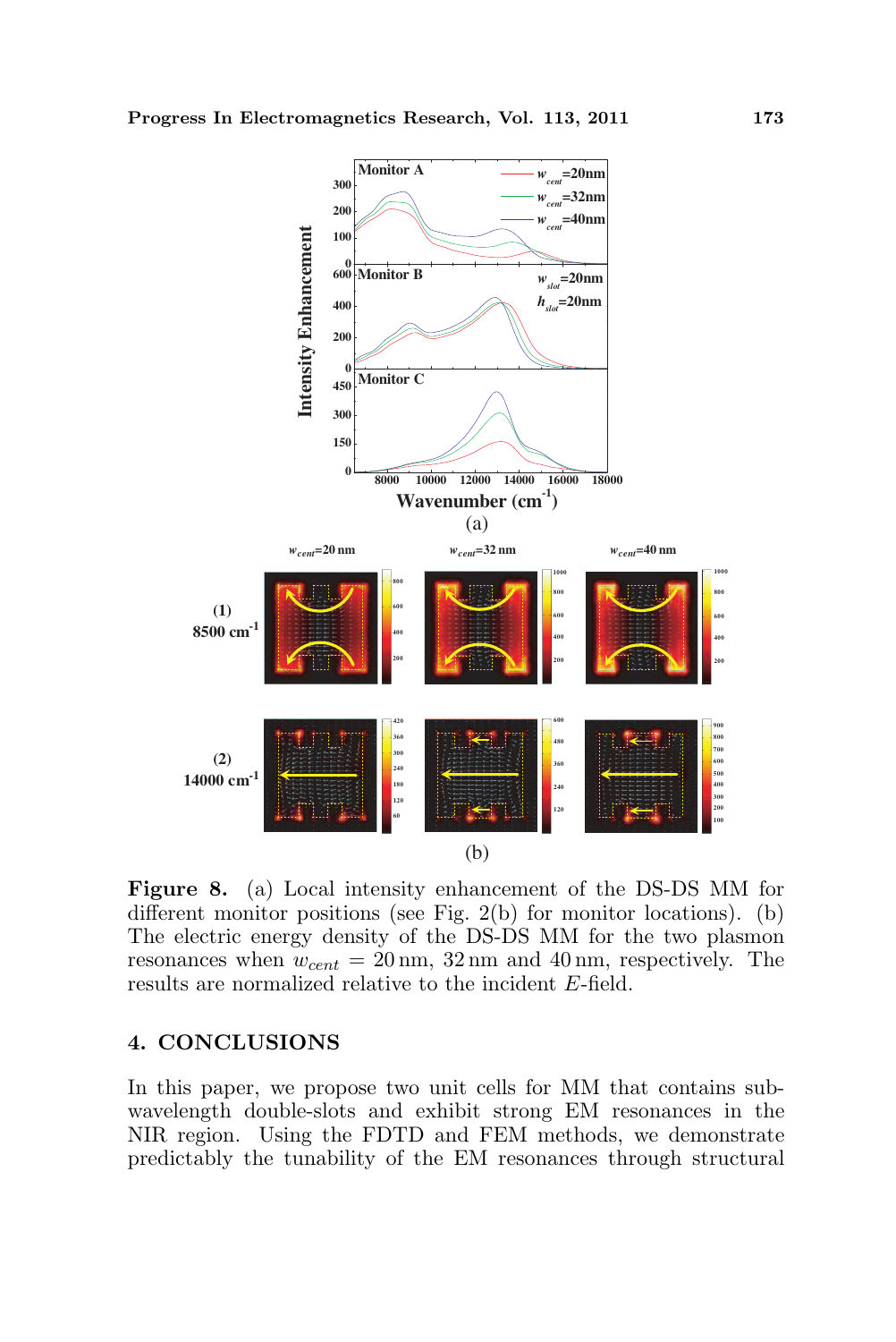changes and analyze local intensity enhancement at resonance frequencies. Our results show that both structures are well-suited to tailor the EM resonances. In particular, the central-arm of the double-slot can influence the frequency and strength of the highfrequency resonances and enhance local intensities at both high and low-frequency resonances. A DS-DS structure can be utilized to separately enhance the high-frequency resonance at shorter wavelength while suppressing the resonance at lower frequency. At the same time, a change in the slot depth can be used to widely tune the fundamental mode resonance without much affecting on the higher order mode resonances. Moreover, periodic parameter also influences the resonant frequency for both SS-DS and DS-DS MM structures.

### ACKNOWLEDGMENT

This research is supported by the National Sciences Foundation (No. 0725479), the state of Arizona TRIF Photonics Initiative, China 973 program (No. 2006CB302904), Chinese National Key Basic Research Special Fund (No. 2011CB922003), Natural Science Foundation of China (No. 90923035 and No. 61008002), the Specialized Research Fund for the Doctoral Program of Higher Education (No. 20100031120005), and the Fundamental Research Funds for the Central Universities.

### REFERENCES

- 1. Joannopoulos, J. D., Photonic Crystals: Molding the Flow of Light, Princeton University Press, 1995.
- 2. Shalaev, V. M., W. Cai, U. K. Chettiar, H. K. Yuan, A. K. Sarychev, V. P. Drachev, and A. V. Kildishev, "Negative index of refraction in optical metamaterials," Opt. Lett., Vol. 30, 3356–3358, 2005.
- 3. Dolling, G., C. Enkrich, M. Wegener, J. F. Zhou, C. M. Soukoulis, and S. Linden, "Cut-wire pairs and plate pairs as magnetic atoms for optical metamaterials," Opt. Lett., Vol. 30, 3198–3200, 2005.
- 4. Zhang, S., W. Fan, N. C. Panoiu, K. J. Malloy, R. M. Osgood, and S. R. J. Brueck, "Experimental demonstration of near-infrared negative-index metamaterials," Phys. Rev. Lett., Vol. 95, 137404, 2005.
- 5. Sabah, C., "Tunable metamaterial design composed of triangular split ring resonator and wire strip for S- and C- microwave bands," Progress In Electromagnetics Research B, Vol. 22, 341–357, 2010.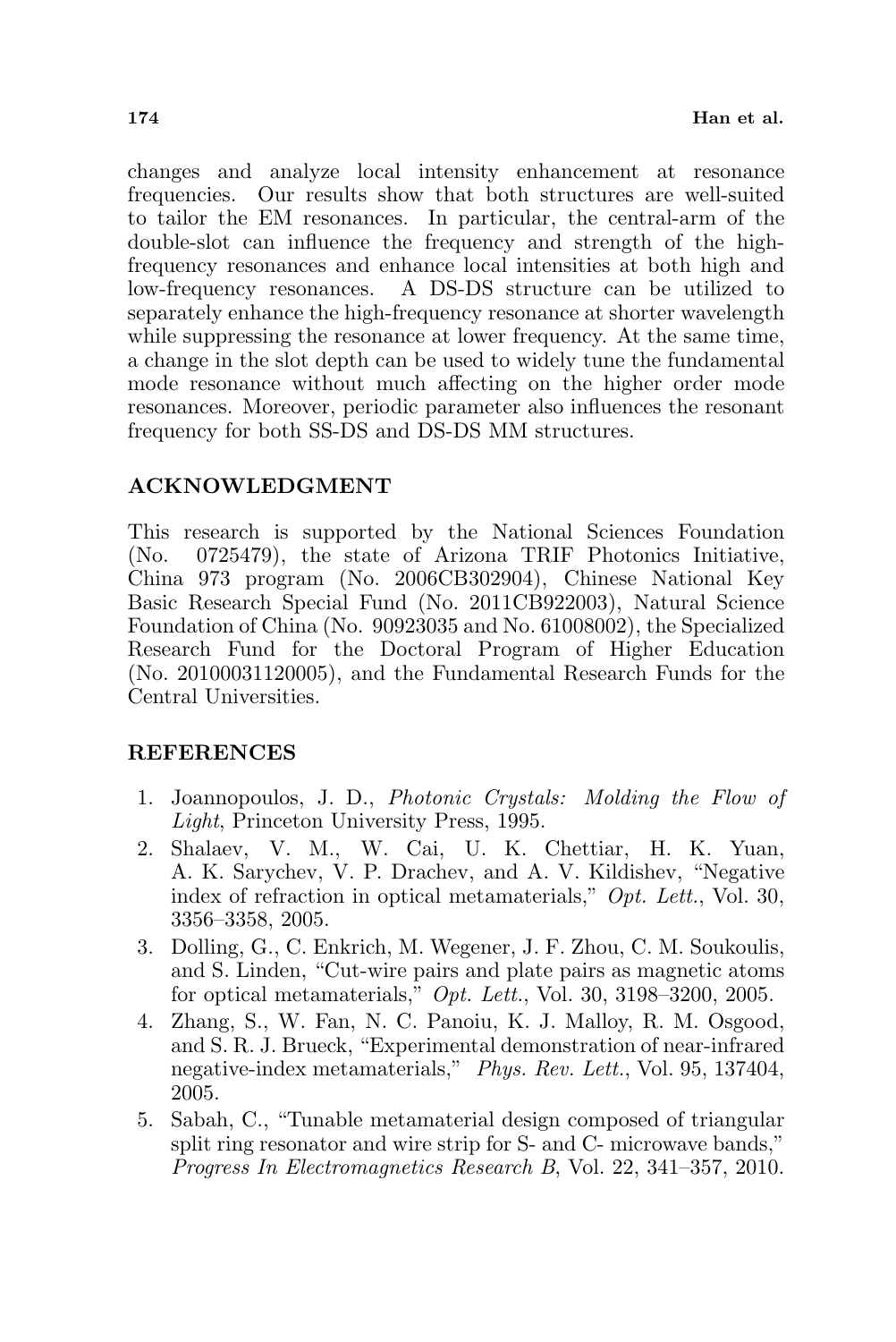#### Progress In Electromagnetics Research, Vol. 113, 2011 175

- 6. Katsarakis, N., T. Koschny, M. Kafesaki, E. N. Economou, and C. M. Soukoulis, "Electric coupling to the magnetic resonance of split ring resonators," *Appl. Phys. Lett.*, Vol. 84, 2943–2945, 2004.
- 7. Katsarakis, N., G. Konstantinidis, A. Kostopoulos, R. S. Penciu, T. F. Gundogdu, M. Kafesaki, E. N. Economou, T. Koschny, and C. M. Soukoulis, "Magnetic response of split-ring resonators in the far-infrared frequency regime," Opt. Lett., Vol. 30, 1348–1350, 2005.
- 8. Linden, S., C. Enkrich, M. Wegener, J. F. Zhou, T. Koschny, and C. M. Soukoulis, "Magnetic response of metamaterials at 100 Terahertz," Science, Vol. 306, 1351–1353, 2004.
- 9. Marqués, R., F. Martín, and M. Sorolla, *Metamaterials with* Negative Parameters, Wiley, New York, 2008.
- 10. Solymar, L. and E. Shamonina, Waves in Metamaterials, Oxford University, New York, 2009.
- 11. Zeng, Y., C. Dineen, and J. V. Moloney, "Magnetic dipole moments in single and coupled split-ring resonators," *Phys. Rev.* B, Vol. 81, 075116, 2010.
- 12. Gansel, J. K., M. Thiel, M. S. Rill, M. Decker, K. Bade, V. Saile, G. von Freymann, S. Linden, and M. Wegener, "Gold helix photonic metamaterial as broadband circular polarizer," Science, Vol. 325, 1513–1515, 2009.
- 13. Liu, N., H. Liu, S. Zhu, and H. Giessen, "Stereometamaterials," Nat. Photonics, Vol. 3, 157–162, 2009.
- 14. Sersic, I., M. Frimmer, E. Verhagen, and A. F. Koenderink, "Electric and magnetic dipole coupling in near-infrared split-ring metamaterial arrays," Phys. Rev. Lett., Vol. 103, 213902, 2009.
- 15. Smith, D. R., J. B. Pendry, and M. C. K. Wiltshire, "Metamaterials and negative refractive index," Science, Vol. 305, 788–792, 2004.
- 16. Houck, A. A., J. B. Brock, and I. L. Chuang, "Experimental observations of a left-handed material that obeys Snell's law," Phys. Rev. Lett., Vol. 90, 137401, 2003.
- 17. Seddon, N. and T. Bearpark, "Observation of the inverse Doppler effect," Science, Vol. 302, 1537–1540, 2003.
- 18. Lu, J., T. M. Grzegorczyk, Y. Zhang, J. Pacheco, B. I. Wu, J. A. Kong, and M. Chen, "Cerenkov radiation in materials with negative permittivity and permeability," *Opt. Express*, Vol. 11, 723–734, 2003.
- 19. Duan, Z.-Y., B.-I. Wu, S. Xi, H. Chen, and M. Chen, "Research progress in reversed cherenkov radiation in double-negative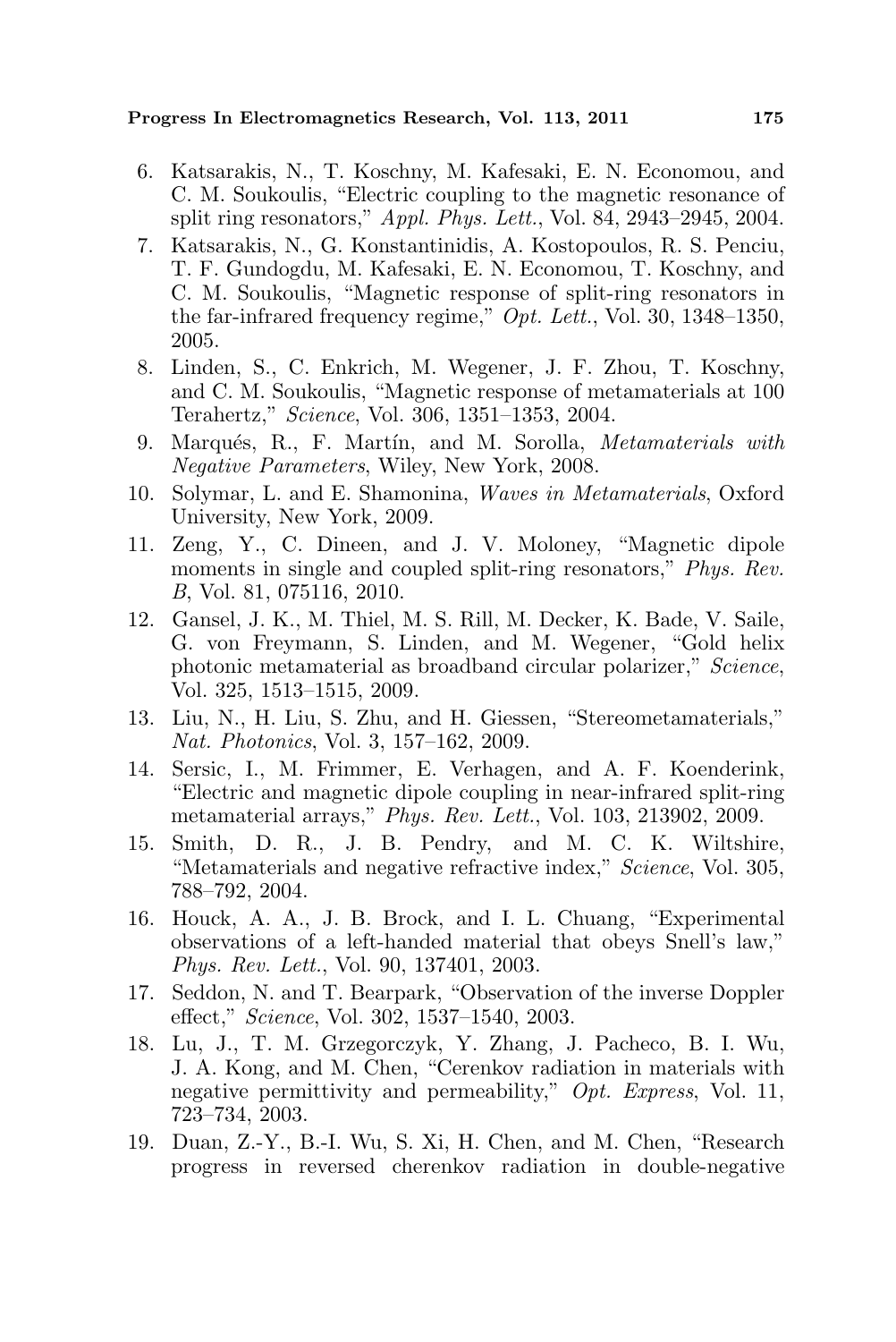metamaterials," Progress In Electromagnetics Research, Vol. 90, 75–87, 2009.

- 20. Pendry, J. B., "Negative refraction makes a perfect lens," Phys. Rev. Lett., Vol. 85, 3966–3969, 2000.
- 21. Schurig, D., J. J. Mock, B. J. Justice, S. A. Cummer, J. B. Pendry, A. F. Starr, and D. R. Smith, "Metamaterial electromagnetic cloak at microwave frequencies," Science, Vol. 314, 977–980, 2006.
- 22. Leonhardt, U., "Optical conformal mapping," Science, Vol. 312, 1777–1780, 2006.
- 23. Navarro-Cia, M., J. M. Carrasco, M. Beruete, and F. J. Falcone, "Ultra-wideband metamaterial filter based on electroinductivewave coupling between microstrips," Progress In Electromagnetics Research Letters, Vol. 12, 141–150, 2009.
- 24. NaghshvarianJahromi, M., "Novel compact meta-material tunable quasi elliptic band-pass filter using microstrip to slotline transition," Journal of Electromagnetic Waves and Applications, Vol 24, No. 17–18, 2371–2382, 2010.
- 25. Rahm, M., D. Schurig, D. A. Roberts, S. A. Cummer, D. R. Smith, and J. B. Pendry, "Design of electromagnetic cloaks and concentrators using form-invariant coordinate transformations of Maxwell's equations," Photonics Nanostruct. Fundam. Appl., Vol. 6, 87–95, 2008.
- 26. Kwon, D.-H. and D. H. Werner, "Transformation optical designs for wave collimators, flat lenses and right-angle bends," New J. Phys., Vol. 10, 115023, 2008.
- 27. Zharov, A., I. V. Shadrivov, and Y. S. Kivshar, "Nonlinear properties of left-handed metamaterials," Phys. Rev. Lett., Vol. 91, 037401, 2003.
- 28. Liu, Y., G. Bartal, D. A. Genov, and X. Zhang, "Subwavelength discrete solitons in nonlinear metamaterials," Phys. Rev. Lett., Vol. 99, 153901, 2007.
- 29. Chen, S., L. Han, A. Sch¨ulzgen, H. Li, L. Li, J. V. Moloney, and N. Peyghambarian, "Local electric field enhancement and polarization effects in a surface-enhanced raman scattering fiber sensor with chessboard nanostructure," *Opt. Express*, Vol. 16, 13016–13023, 2008.
- 30. Zeng, Y., Q. Wu, and D. H. Werner, "Electrostatic theory for designing lossless negative permittivity metamaterials," Opt. Lett., Vol. 35, 1431–1433, 2010.
- 31. Klein, M. W., C. Enkrich, M. Wegener, and S. Linden, "Secondharmonic generation from magnetic metamaterials," Science,